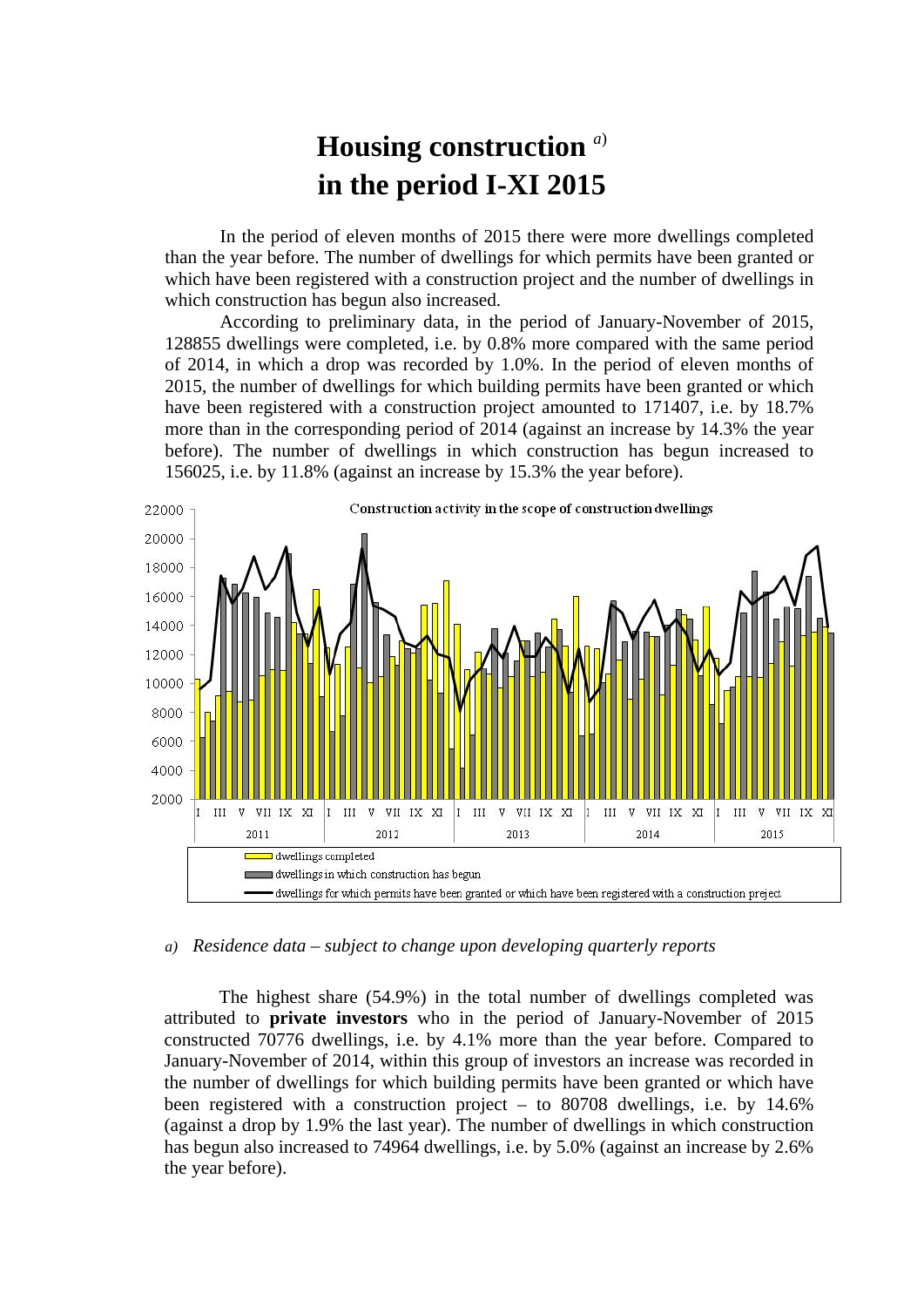**Developers**, in the period of eleven months of 2015, completed 53486 dwellings (which constituted 41.5% of the total number of dwellings completed), i.e. by 1.3% more than in the corresponding period of 2014, when an increase was recorded by 7.2%. Investors who build for sale or rent received building permits for 87312 dwellings, i.e. by 23.4% more than the year before (when an increase was recorded by 41.3%). The number of dwellings in which construction has begun also increased to 78276 dwellings, i.e. by 21.7% (against an increase by 33.3% the year before).

**Housing cooperatives** in the period of eleven months of 2015 completed 1592 dwellings against 3117 dwellings the year before. The number of dwellings for which building permits have been granted decreased - to 1304 dwellings against 1314 dwellings the year before and the number of dwellings in which construction has begun - to 1103 dwellings against 1202 dwellings the year before.

**Other investors** (municipal, public building society construction and company construction) in the period of eleven months of 2015 completed 3001 dwellings against 3990 dwellings the year before, of which in municipal construction - 1429 dwellings were completed against 1916 dwellings the last year, in public building society construction – 1163 dwellings against 1605 dwellings and in company construction – 409 dwellings against 469 dwellings in the corresponding period of 2014. The number of dwellings for which permits have been granted increased to 2083 dwellings against 1908 dwellings the year before. The number of dwellings in which construction has begun decreased to 1682 dwellings against 2609 dwellings last year.

In the period of eleven months of 2015, an increase in **the number of dwellings completed** was recorded in nine voivodships, including the most substantial one in Podkarpackie – by 22.8%, Pomorskie – by 17.8% and Wielkopolskie – by 10.0%. A decrease in the number of dwellings completed was recorded in seven voivodships including the most substantial one in: Opolskie – by 12.4%, Świętokrzyskie – by 11.6% and Małopolskie – by 8.9%. Most of dwellings were completed in Mazowieckie voivodship  $-25910$  dwellings, i.e. by  $-6.4\%$  less than the year before.

In the period of eleven months of 2015, an increase in the number of **dwellings for which permits have been granted or which have been registered with a construction project** was recorded in thirteen voivodships, of which the highest in: Warmińsko-Mazurskie - by 55.4%, Podlaskie – by 45.0% and Lubelskie – by 36.4%. A decrease in the number of permits or registrations with a construction project was recorded in three voivodships: in Opolskie – by 3.6%, Podkarpackie – by 1.4% and Lubuskie – by 0.4%. Most of dwellings for which permits have been granted or which have been registered with a construction project were in Mazowieckie voivodship – 38211 dwellings, i.e. by  $-17.6\%$  more than the year before.

An increase in the number of **dwellings in which construction has begun** in the period of eleven months of 2015 was recorded in thirteen voivodships, of which the highest in: Dolnośląskie – by 32.4%, Zachodniopomorskie – by 30.9% and Lubuskie – by  $23.8\%$ . A drop in the number of dwellings in which construction has begun was recorded in three voivodships, of which the highest in Świętokrzyskie – by 4.8%, Podkarpackie – by 3.1% and Opolskie – by 1.4%. Most of dwellings in which construction has begun were in Mazowieckie – 31577 dwellings, i.e. by  $-1.0\%$  more than the year before.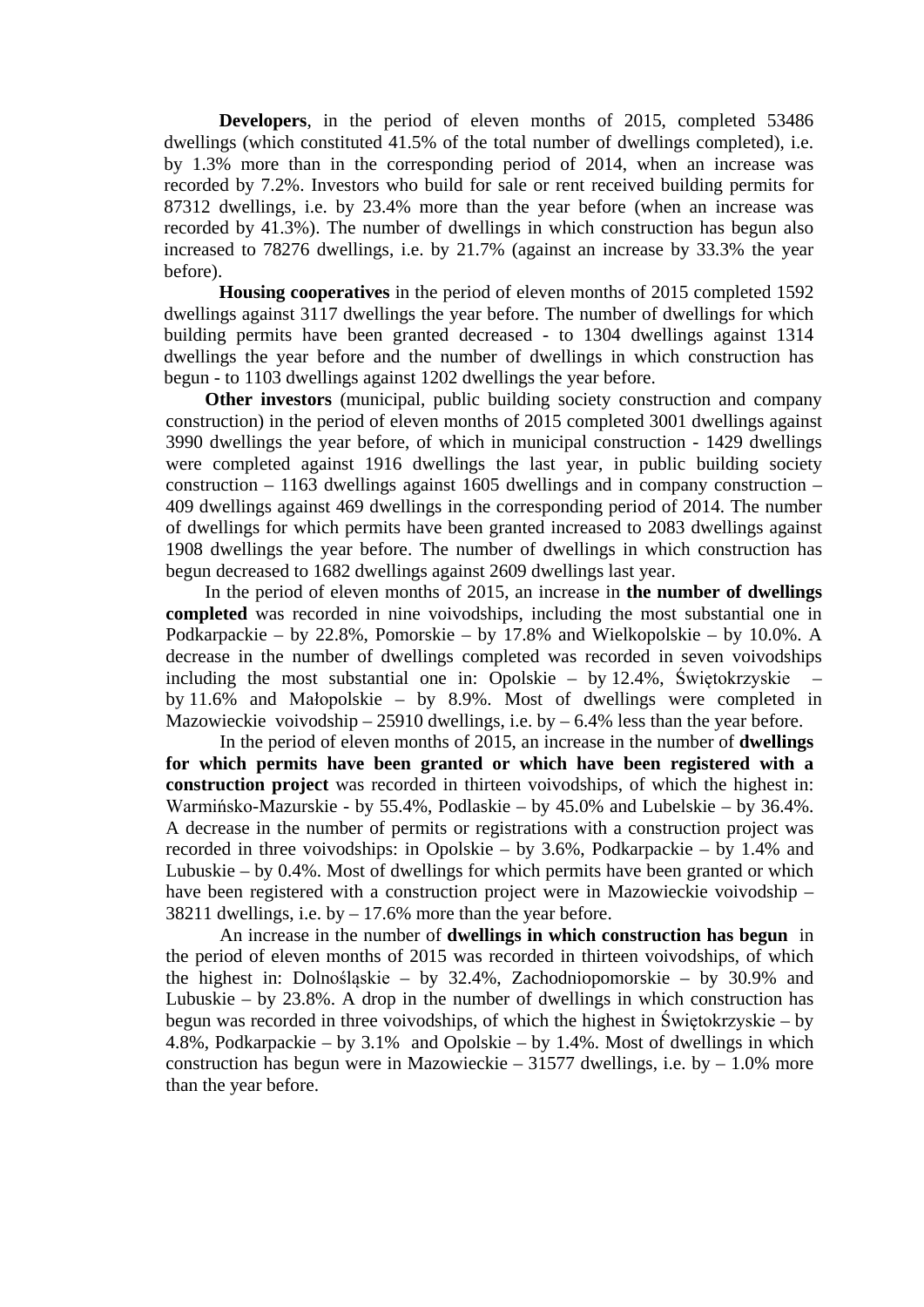|                                                                                                            | 2015                   |                    |                   |                        |                        |
|------------------------------------------------------------------------------------------------------------|------------------------|--------------------|-------------------|------------------------|------------------------|
| <b>Forms</b>                                                                                               | XI                     |                    |                   | $I-XI$                 |                        |
| of construction                                                                                            | number<br>of dwellings | XI<br>$2014 = 100$ | X<br>$2015 = 100$ | number<br>of dwellings | $I-XI$<br>$2014 = 100$ |
| <b>Dwellings completed</b>                                                                                 |                        |                    |                   |                        |                        |
|                                                                                                            | 13891                  | 106.8              | 102.6             | 128855                 | 100.8                  |
|                                                                                                            | 6573                   | 111.5              | 103.1             | 70776                  | 104.1                  |
| For sale or rent                                                                                           | 6819                   | 106.6              | 109.0             | 53486                  | 101.3                  |
|                                                                                                            | 101                    | 32.8               | 34.1              | 1592                   | 51.1                   |
|                                                                                                            | 398                    | 98.3               | 64.6              | 3001                   | 75.2                   |
| Dwellings in which construction has begun                                                                  |                        |                    |                   |                        |                        |
|                                                                                                            | 13504                  | 128.3              | 93.4              | 156025                 | 111.8                  |
|                                                                                                            | 5047                   | 122.3              | 71.6              | 74964                  | 105.0                  |
| For sale or rent                                                                                           | 8201                   | 140.5              | 112.7             | 78276                  | 121.7                  |
|                                                                                                            | 106                    | 82.2               | 147.2             | 1103                   | 91.8                   |
|                                                                                                            | 150                    | 34.6               | 234.4             | 1682                   | 64.5                   |
| Dwellings for which permits have been granted or which have been registered with a<br>construction project |                        |                    |                   |                        |                        |
|                                                                                                            | 13876                  | 128.7              | 71.4              | 171407                 | 118.7                  |
|                                                                                                            | 6172                   | 128.4              | 81.2              | 80708                  | 114.6                  |
| For sale or rent                                                                                           | 7502                   | 127.4              | 67.6              | 87312                  | 123.4                  |
|                                                                                                            | 96                     | 135.2              | 54.9              | 1304                   | 99.2                   |
|                                                                                                            | 106                    | 588.9              | 19.2              | 2083                   | 109.2                  |

*b) company, municipal, public building society.*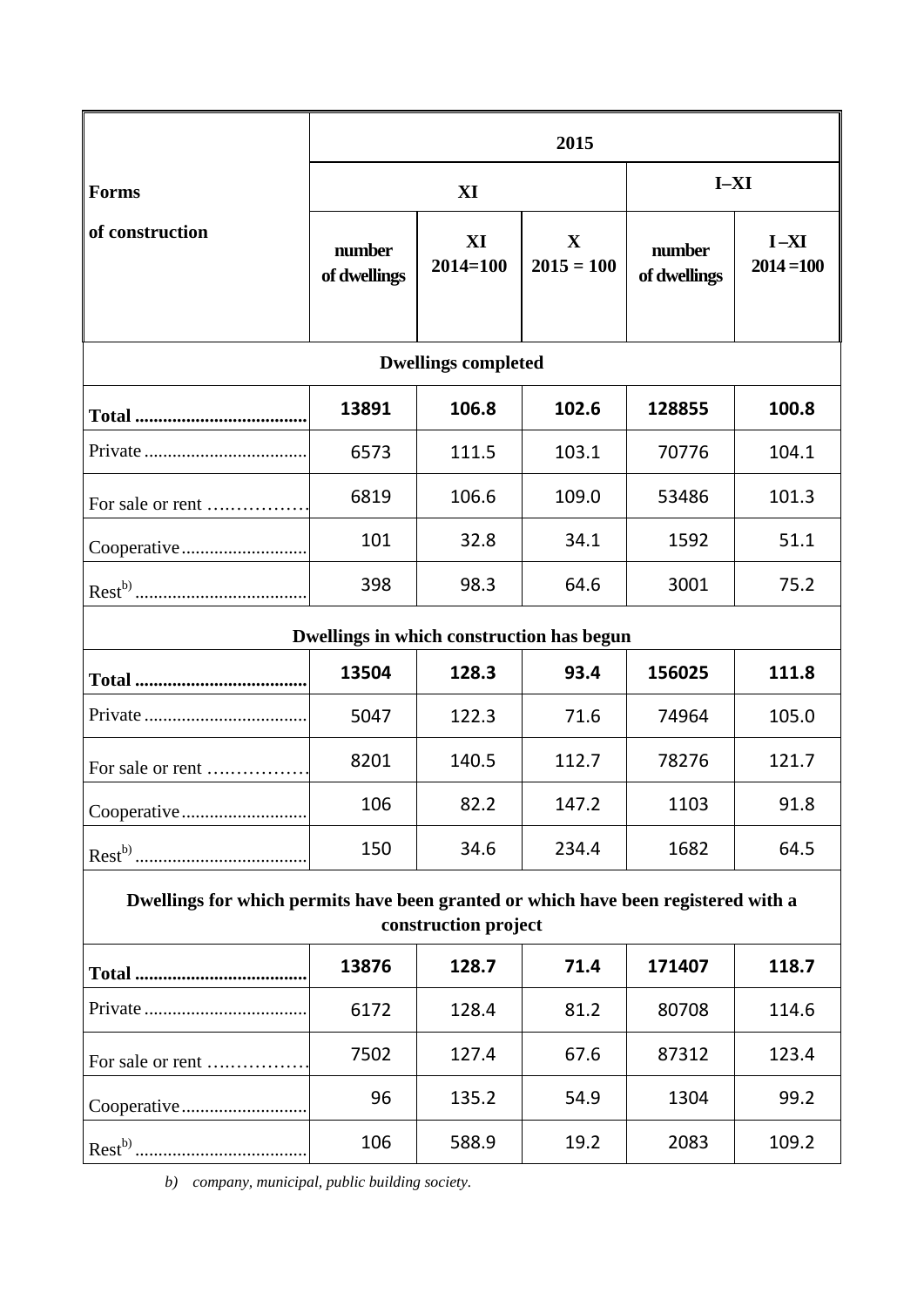